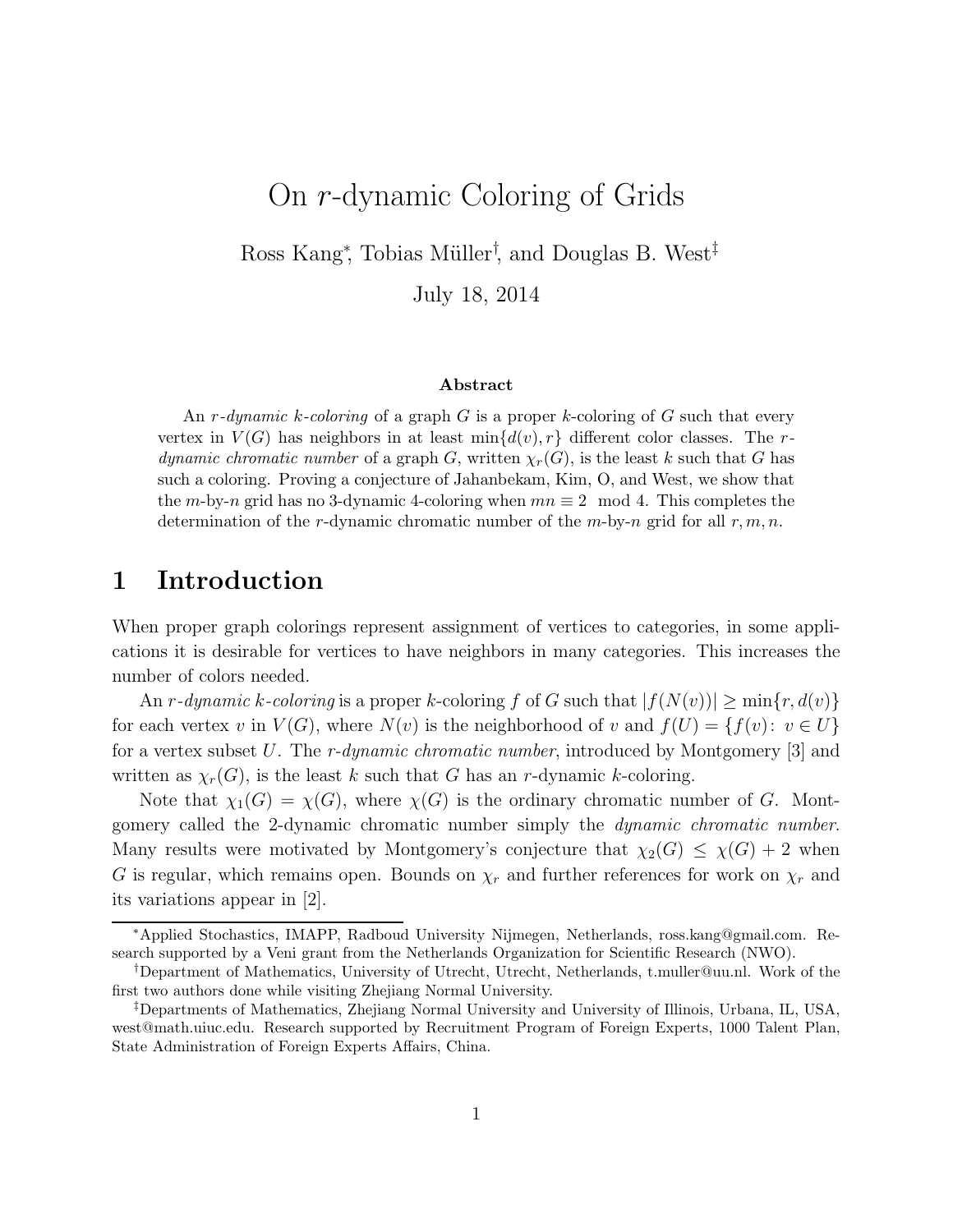In this note we complete the solution of a problem in [2]. For  $p \in \mathbb{N}$ , let  $[p] = \{1, \ldots, p\}$ . The m-by-n grid  $G_{m,n}$  is the graph with vertex set  $[m] \times [n]$  such that  $(i, j)$  and  $(i', j')$  are adjacent if and only if  $|i - i'| + |j - j'| = 1$ . (In more general language,  $G_{m,n}$  is the cartesian product of paths with m and n vertices.) The problem of computing  $\chi_r(G_{m,n})$  for all  $r, m, n$ was proposed in [2].

The following observations are immediate from the definition.

Observation 1.1.  $\chi_{r+1}(G) \geq \chi_r(G)$ .

Observation 1.2. If  $r \geq \Delta(G)$ , then  $\chi_r(G) = \chi_{\Delta(G)}(G)$ .

Observation 1.3.  $\chi_r(G) \ge \min{\{\Delta(G), r\}} + 1$ .

To avoid trivialities, assume  $m, n \geq 2$ . Akbari, Ghanbari, and Jahanbekam [1] proved  $\chi_2(G_{m,n}) = 4$ . Jahanbekam, Kim, O, and West [2] then determined most of the other values. Since  $\Delta(G_{m,n}) \leq 4$ , by Observation 1.2 we need only consider  $r \leq 4$ .

**Theorem 1.4** ([2]). If m and n are at least 2, then

$$
\chi_4(G_{m,n}) = \begin{cases} 4 & \text{if } \min\{m,n\} = 2 \\ 5 & \text{otherwise} \end{cases} \text{ and } \chi_3(G_{m,n}) = \begin{cases} 4 & \text{if } \min\{m,n\} = 2 \\ 4 & \text{if } m \text{ and } n \text{ are both even.} \\ 5 & \text{if } m, n \text{ not both even and } mn \not\equiv 2 \mod 4 \end{cases}
$$

The upper bounds in Theorem 1.4 are by explicit construction. Setting  $f(i, j) = i + 2j$ mod 5 yields a 4-dynamic 5-coloring of  $G_{m,n}$ . Constructions for  $\chi_r(G_{m,n}) \leq 4$  are obtained by repeating (and truncating when m or n is twice an odd number) the block below.

$$
\begin{array}{cccc}\n0 & 1 & 2 & 3 \\
2 & 3 & 0 & 1 \\
1 & 0 & 3 & 2 \\
3 & 2 & 1 & 0\n\end{array}
$$

The lower bounds in Theorem 1.4 are from Observation 1.3, except when  $m$  or  $n$  is odd and the other is not twice an odd number. In that case, the lower bound follows from the discussion in Lemma 2.1. A statement similar to Lemma 2.1 is used in [2] to prove Theorem 1.4. We include a more explicit version of their observations, because we will use them in proving our main result. The discussion also shows why the remaining case is harder, and it restricts the configurations that need to be considered in that case. For  $mn \equiv 2$ mod 4 with  $m, n \geq 3$ , the authors in [2] proved that five colors suffice and conjectured that five colors are needed. The proof of this conjecture is the content of this note.

**Theorem 1.5.** If  $m, n \geq 3$  and  $mn \equiv 2 \mod 4$ , then  $\chi_3(G_{m,n}) = 5$ .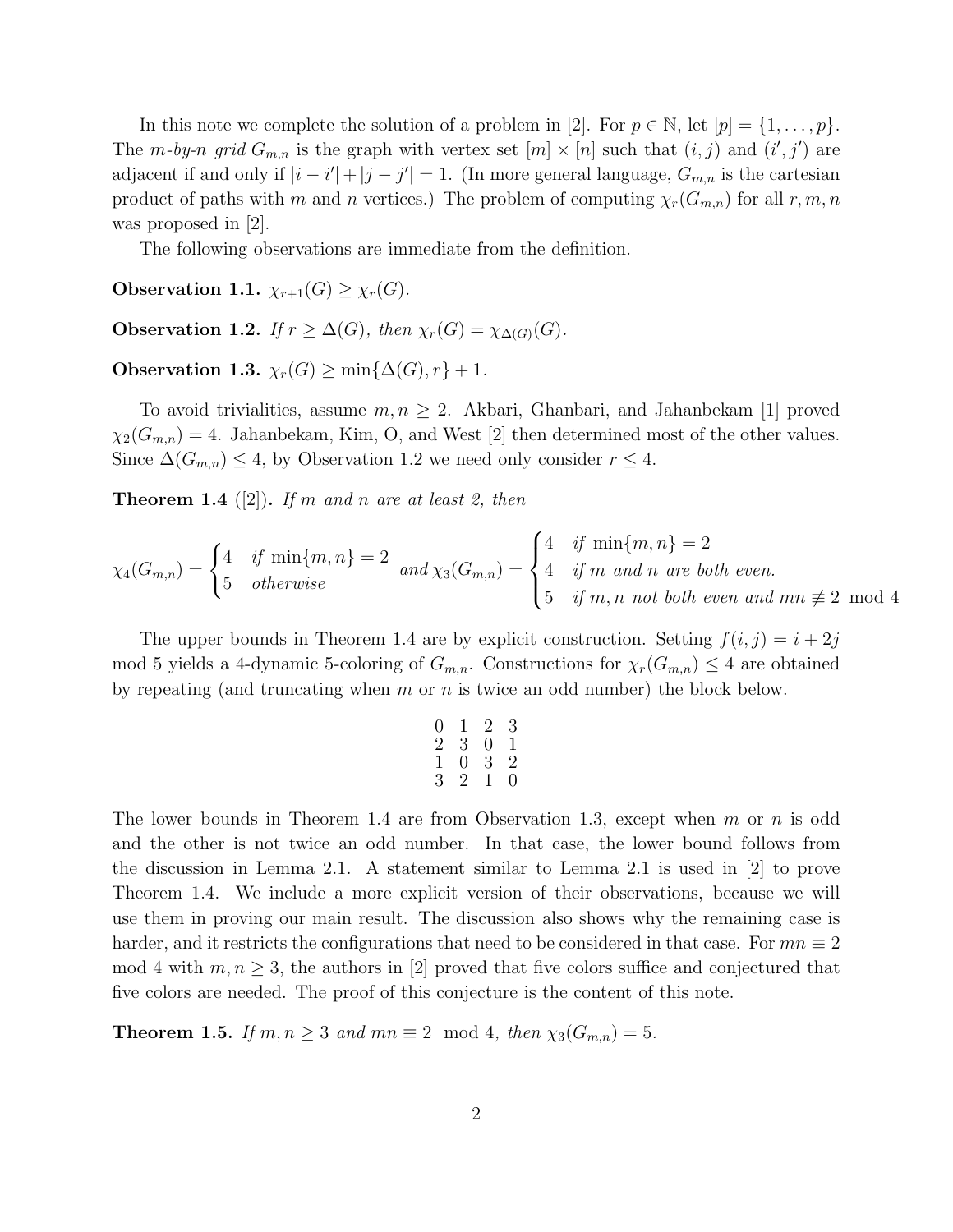### 2 Preliminary Lemmas

We henceforth assume  $m, n \geq 3$ , with m odd. We represent a coloring of  $G_{m,n}$  by a matrix X, with  $x_{i,j} = f(i,j)$ . We use the four colors  $a, b, c, d$ ; their names may be permuted as needed, often invoked by saying "by symmetry".

In the statements of the lemmas, we choose  $m$  to be a smallest odd integer such that a 3-dynamic 4-coloring of  $G_{m,n}$  exists for some n, and we restrict the properties of such a coloring. We say that a position sees a color if it has a neighbor with that color; each position other than the four corners must see three colors. The border vertices are the vertices with degree less than 4.

The necessity of  $n \equiv 2 \mod 4$  was obtained in [2]. We give a more explicit description of the coloring than they did, since we continue on to obtain a contradiction. As we have mentioned, the discussion in the proof of Lemma 2.1 is similar to  $[2]$ .

A portion of a row or column is periodic if vertices having the same color are separated by a multiple of four positions.

**Lemma 2.1.** The color sequences on the first two rows and first two columns are periodic. Letting  $a = x_{1,1}$ ,  $b = x_{1,2}$ ,  $c = x_{2,1}$ , and  $d = x_{2,2}$ , the four colors are distinct. The cycle of colors is  $(a, b, c, d)$  in the first row,  $(c, d, a, b)$  in the second row,  $(a, c, b, d)$  in the first column, and  $(b, d, a, c)$  in the second column. Furthermore,  $n \equiv 2 \mod 4$  is necessary (given that m is odd), and columns  $n-1$  and n are copies of columns 1 and 2, respectively.

*Proof.* Since border vertices have degree at most 3, the colors  $x_{1,1}, x_{1,2}, x_{2,1}, x_{2,2}$  are distinct. Each noncorner border vertex must see three colors. Repeatedly using this observation determines the first two rows and first two columns as claimed. Once the argument for the first two rows or first two columns reaches their ends, the same argument determines the last two columns and last two rows.

We have restricted m to be odd. The diagram below, in the two cases  $m \equiv 1 \mod 4$ and  $m \equiv 3 \mod 4$ , incorporates all the cases for  $(m, n)$ . In the bottom row the first two elements agree with the top row when  $m \equiv 1 \mod 4$  and reverse those two elements when  $m \equiv 3 \mod 4$ . By symmetry, the last two columns must exhibit the same behavior.

|                                                         | $a\; b\; c\; d\; a\; b\; c\; d\; a\; b\; c\; d\; a\; b$ |
|---------------------------------------------------------|---------------------------------------------------------|
| $a\; b\; c\; d\; a\; b\; c\; d\; a\; b\; c\; d\; a\; b$ | c d a b c d a b c d a b c d                             |
| c d a b c d a b c d a b c d                             | $b\ a$<br>$b\ a$                                        |
| $b\,a$<br>$h\ a$                                        | $d$ c<br>d.c.                                           |
| $d\ c\ a\ b\ d\ c\ a\ b\ d\ c\ a\ b\ d\ c$              | a, b<br>a, b                                            |
| a b d c a b d c a b d c a b                             | c d b a c d b a c d b a c d                             |
| 11 44 33 22                                             | $b\ a\ c\ d\ b\ a\ c\ d\ b\ a\ c\ d\ b\ a$              |
|                                                         | 11 44 33 22                                             |
|                                                         |                                                         |

The numbers below the grid designate where the rows end when  $n$  is congruent to 1, 4, 3, or 2, respectively. In the first three cases, the relationship between the top row and bottom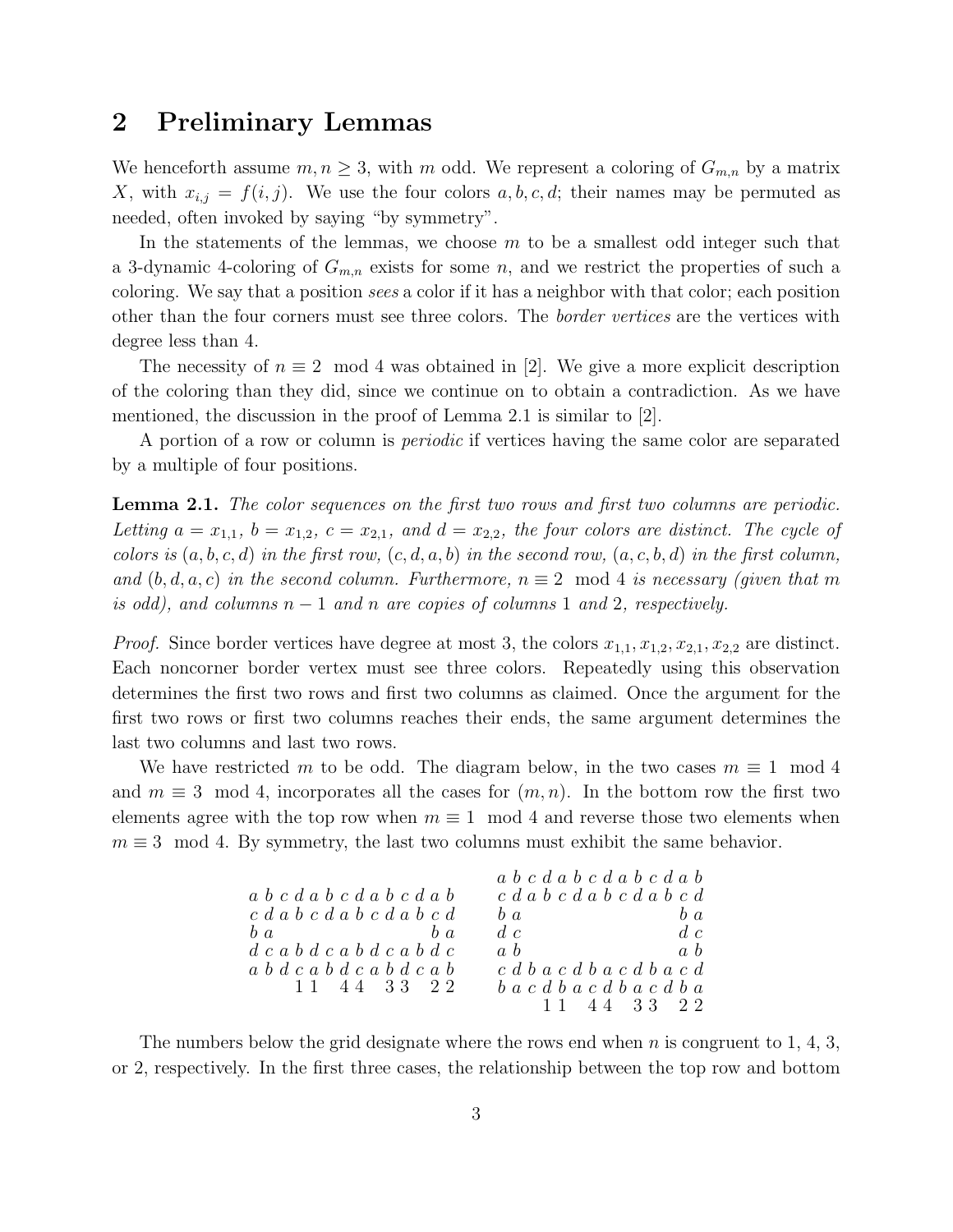row is not what we have observed is necessary for the last two columns, so the rows cannot end there. Hence in those congruence classes for  $n$  no 3-dynamic 4-coloring exists. 口

Thus we henceforth also assume  $n \equiv 2 \mod 4$ , with  $n \geq 6$ .

**Lemma 2.2.** In the upper left corner,  $x_{3,2} = x_{2,3}$ , and similarly in the other corners. Furthermore,  $m \geq 7$ .

Proof. The cycling of colors as observed in Lemma 2.1 implies the first claim. We then observe that when  $m \in \{3, 5\}$ , position  $(3, 3)$  cannot see three colors.  $\Box$ 

Additional lemmas will restrict the coloring of the interior.

Lemma 2.3. Every 3-by-2 or 2-by-3 subgrid has vertices of all four colors.

Proof. By symmetry, it suffices to consider a 2-by-3 subgrid. Suppose that some 2-by-3 subgrid contains at most three colors in a 3-dynamic 4-coloring of  $G_{m,n}$ . Since the 6-vertex subgraph is bipartite, a color appearing three times would give a vertex three neighbors with the same color, which is forbidden since each vertex has degree at most 4. Hence each of the three colors appears twice. By symmetry, we may assume that it appears as follows.

$$
\begin{array}{ccc} a & b & c \\ b & c & a \end{array}
$$

Since border vertices have degree at most 3, such a subgrid cannot include a border vertex. Now the fourth color must appear above and below the middle, but it also must appear adjacent to each corner of the rectangle, which puts it on adjacent vertices.  $\Box$ 

We next prove another completely local implication.

**Lemma 2.4.** If  $x_{i-1,j} = x_{i,j-1}$  and  $x_{i,j} \neq x_{i-1,j+1}$ , then  $x_{i+1,j} = x_{i-1,j+1}$  and  $x_{i+1,j+1} = x_{i-1,j}$ (given  $i < m$  and  $j < n$ ). The same implication holds with rows and columns exchanged.

*Proof.* By symmetry, we may assume  $a = x_{i-1,j} = x_{i,j-1}$ . Since  $(i, j)$  and  $(i - 1, j + 1)$  both see color a and are assumed to have different colors, by symmetry we may let  $b = x_{i-1,j+1}$ and  $d = x_{i,j}$ , as shown below. Now  $x_{i,j+1} \notin \{a, b, d\}$ , so  $x_{i,j+1} = c$ , which in turn yields  $x_{i+1,j} = b.$ 

$$
\begin{array}{ccccccccc}\n & a & b & & a & b & & a & b \\
a & d & & \Rightarrow & a & d & c & \Rightarrow & a & d & c \\
b & & & & b & & & b & a\n\end{array}
$$

Now  $x_{i+1,j+1} \in \{a,d\}$ . If  $x_{i+1,j+1} = d$ , then having  $(i, j+1)$  and  $(i+1, j)$  both see a requires  $x_{i+2,j}$  and  $x_{i,j+2}$  to exist and equal a, but then  $(i+1, j+1)$  cannot see a.  $\Box$ 

**Lemma 2.5.** Suppose that row r is periodic from columns s to t. If  $x_{r+1,s} = x_{r,s+1}$  and  $x_{r+1,s+1} = x_{r,s+2}$ , then  $x_{r+1,j} = x_{r,j+1}$  for  $s \leq j < t$  (similarly for columns). This situation cannot occur when  $r = 2$  or  $s = 2$ , or for any r when  $x_{r+1,t-1} \neq x_{r,t}$  is known.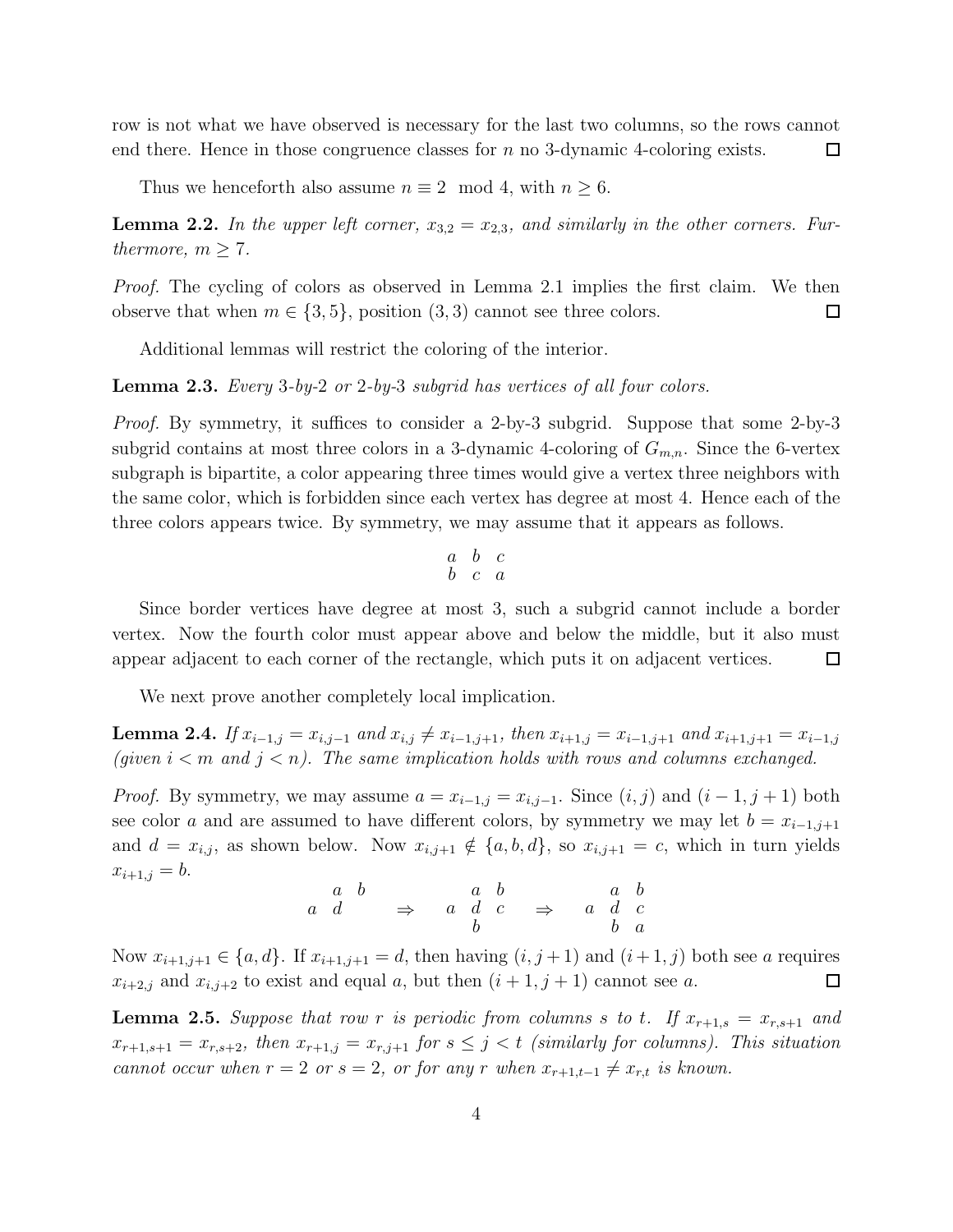*Proof.* By symmetry, we may assume that this periodic portion in row r begins  $d, a, b, c$ . There is nothing to prove unless  $t \geq s + 3$ . In that case (shown below),  $x_{r,s} \neq x_{r,s+3}$ . Lemma 2.3 then implies  $x_{r+1,s+2} = x_{r,s+3}$ . This establishes the same conditions for the next pair of columns. Continuing to apply Lemma 2.3 copies row  $r$  through column  $t$  into row  $r + 1$ , shifted by one column.

$$
\begin{array}{c|ccccccccc}\n & s & s+1 & t & t \\
\hline\nr & d & a & b & c & d & a \\
r+1 & a & b & & & & \\
\end{array}\n\quad \Rightarrow \quad \begin{array}{c|cccccc}\n & s & s+1 & t & t \\
\hline\nr & d & a & b & c & d & a \\
r+1 & a & b & c & d & a\n\end{array}
$$

Because  $(3, n)$  has only three neighbors,  $x_{3,n-1} \neq x_{2,n}$ . Also row 2 is periodic up to  $t = n$ , as shown in Lemma 2.1. Hence the given fact that  $x_{r,t}$  does not copy into position  $(r + 1, t - 1)$  (in row 2 or later) prevents row  $r + 1$  from having two consecutive positions copied from the periodic portion of row r (shifted back by one position). The statement and proof are symmetric for columns. □

**Definition 2.6.** A 4-coloring of  $G_{m,n}$  is *coherent* if the colors on the 4-by-4 grid in the upper left have the form of the matrix below (under any permutation of the four colors).

$$
\begin{array}{cccccc} a & b & c & d \\ c & d & a & b \\ b & a & d & c \\ d & c & b & a \end{array}
$$

**Lemma 2.7.** Any 3-dynamic 4-coloring of  $G_{m,n}$  is coherent.

Proof. So far we have the pattern of the border positions and their neighbors, as indicated in Lemma 2.1. Applying Lemma 2.5 to row 3 yields  $x_{3,3} \neq b$ , and applying it to column 3 yields  $x_{3,3} \neq c$ , so  $x_{3,3} = d$ . Now Lemma 2.4 yields  $x_{4,3} = b$  and  $x_{4,4} = a$ , and then  $x_{3,4} = c$ .  $\Box$ 

$$
\left[ \begin{array}{ccccccc} a & b & c & d & a & b \\ c & d & a & b & c & d \\ b & a & d & c & & \\ d & c & b & a & & \\ a & b & & & & \\ c & d & & & & & \end{array} \right]
$$

## 3 Proof of Theorem 1.5

We have seen that the colors cycle in the first two rows and in the first two columns. Since the columns have odd length, the third and fourth columns cannot cycle all the way to the bottom. When the first row starts  $(a, b, c, d)$ , such cycling would leave the bottom row starting  $(a, b, c, d)$  if  $m \equiv 1 \mod 4$  or  $(b, a, d, c)$  if  $m \equiv 3 \mod 4$ . This would contradict the patterns in Lemma 2.1, which showed that these colors are  $(a, b, d, c)$  or  $(b, a, c, d)$ , respectively. Hence cycling must stop somewhere in column 3 or 4.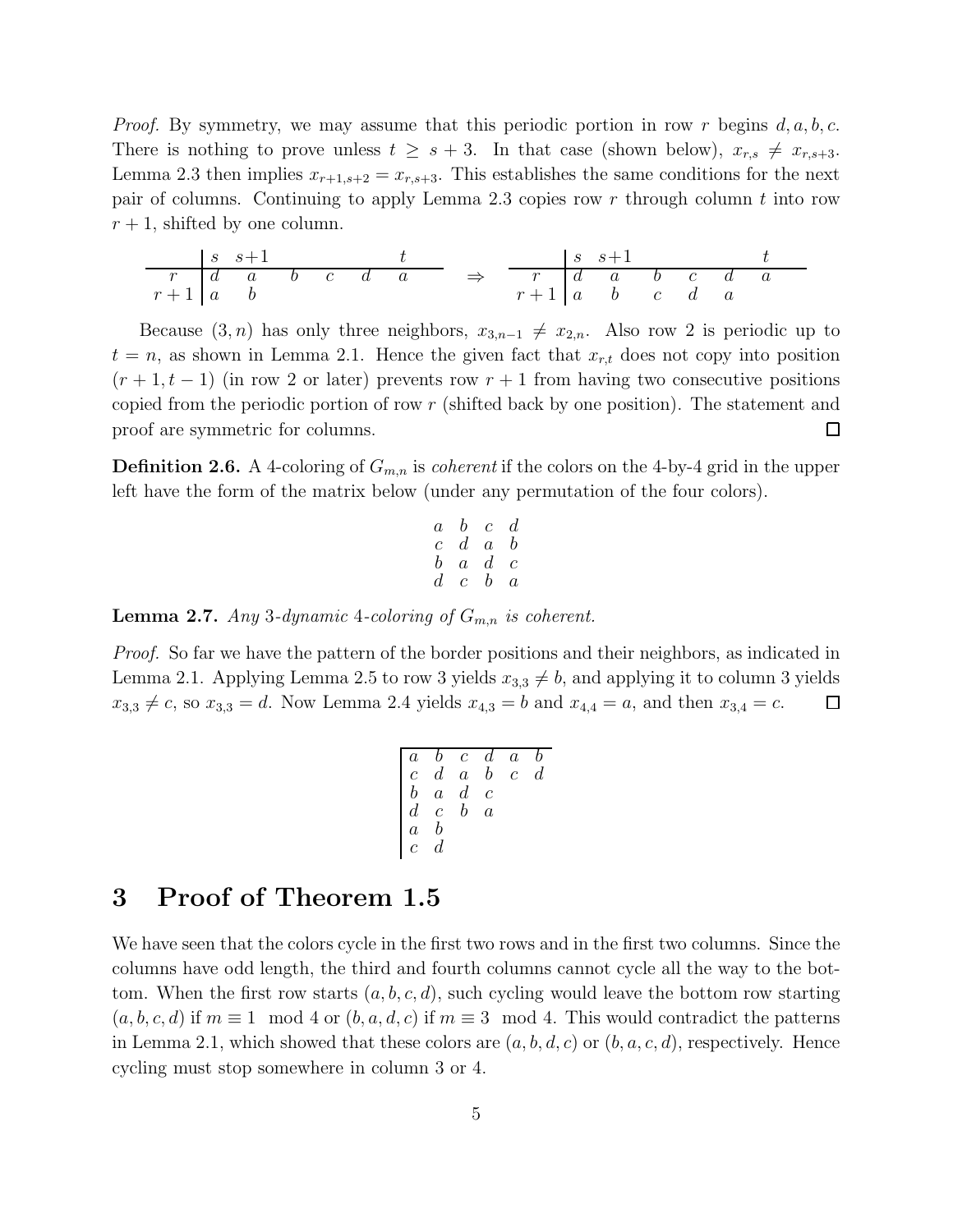Cycling also cannot continue all the way across rows 3 and 4. If it did, then we could delete rows 1 and 2 to obtain a 3-dynamic 4-coloring of  $G_{m-2,n}$ , contradicting the minimality of m and thereby completing the proof.

We introduce definitions to facilitate study of where cycling of colors breaks down.

**Definition 3.1.** Given  $(i, j) \in [m] \times [n]$ , define  $(p, q) \in [4] \times [4]$  by  $i \equiv p \mod 4$  and  $j \equiv q$ mod 4. A position  $(i, j)$  is *correct* if  $x_{i,j} = x_{p,q}$ . For  $i > 4$ , positions  $(i, j)$  and  $(i + 1, j)$  are flipped if they are incorrect but  $x_{i,j} = x_{p+1,q}$  and  $x_{i+1,j} = x_{p,q}$ . Similarly, for  $j > 4$ , positions  $(i, j)$  and  $(i, j + 1)$  are *flipped* if  $x_{i,j} = x_{p,q+1}$  and  $x_{i,j+1} = x_{p,q}$ .

We observed at the beginning of this section that neither rows 3 and 4 nor columns 3 and 4 are completely correct. Hence there is a first column having an incorrect position in row 3 or 4, and there is a first row having an incorrect position in column 3 or 4. We next show that these first incorrect positions are in row 3 and column 3, respectively. Note that correctness requires  $x_{3,j} = x_{2,j+1}$  when j is even, but these positions have different colors when  $j$  is odd. We also show that the first violation of correctness leads to flipped positions.

**Lemma 3.2.** Given  $4 \leq 2s \leq n-2$ , suppose that row 2r is periodic through column t such that  $t > 2s$  and  $x_{2r+1,t-1} \neq x_{2r,t}$ . If rows  $2r + 1$  and  $2r + 2$  are correct through column 2s, then either they are both correct through column  $2s + 2$ , or positions  $(2r + 2, 2s + 1)$  and  $(2r+2, 2s+2)$  are correct while positions  $(2r+1, 2s+1)$  and  $(2r+1, 2s+2)$  are flipped. The same statement holds with the roles of rows and columns switched.

*Proof.* Let the cycle of colors in row 2r have  $(a, b, c, d)$  ending at column 2s.

|                                                                                                                           |  |  | 2s |  |
|---------------------------------------------------------------------------------------------------------------------------|--|--|----|--|
|                                                                                                                           |  |  |    |  |
|                                                                                                                           |  |  |    |  |
|                                                                                                                           |  |  |    |  |
| $\begin{array}{ c cccc } \hline a&b&c&d&a&b\\ \hline 2r&c&d&a&b&c&d&a&b\\ b&a&d&c&b&a\\ d&c&b&a&d&c\\ \hline \end{array}$ |  |  |    |  |

Since  $(2r+1, 2s)$  is correct and  $t > 2s$ , we have  $x_{2r+1,2s} = x_{2r,2s+1} = a$  and  $x_{2r,2s+2} = b$ . By Lemma 2.5,  $x_{2r+1,2s+1} \neq b$ . Whether  $(2r+1, 2s+1)$  is correct or not, Lemma 2.4 now yields  $x_{2r+2,2s+1} = b$  and  $x_{2r+2,2s+2} = a$ , which makes  $(2r+2,2s+1)$  and  $(2r+2,2s+2)$  correct.

If  $x_{2r+1,2s+1} = d$ , then  $(2r + 1, 2s + 2)$  sees  $\{a, b, d\}$ . Hence  $x_{2r+1,2s+2} = c$ , making  $(2r+1, 2s+1)$  and  $(2r+1, 2s+2)$  also correct.

Otherwise,  $x_{2r+1,2s+1} = c$ . Now  $(2r+1,2s+1)$  sees  $\{a,b,c\}$ , so  $x_{2r+1,2s+1} = d$  and positions  $(2r+1, 2s+1)$  and  $(2r+1, 2s+2)$  are flipped.  $\Box$ 

Applying Lemma 3.2 with  $r = 1$  yields a value s (with  $s \geq 2$ ) such that row 3 is correct through column 2s with  $(3, 2s + 1)$  and  $(3, 2s + 2)$  flipped, and row 4 is correct through column 2s + 2. Applying the column version with  $s = 1$  also yields a value r (with  $r \ge 2$ ) such that column 3 is correct through row 2r with  $(2r + 1, 3)$  and  $(2r + 2, 3)$  flipped, and column 4 is correct through row  $2r + 2$ .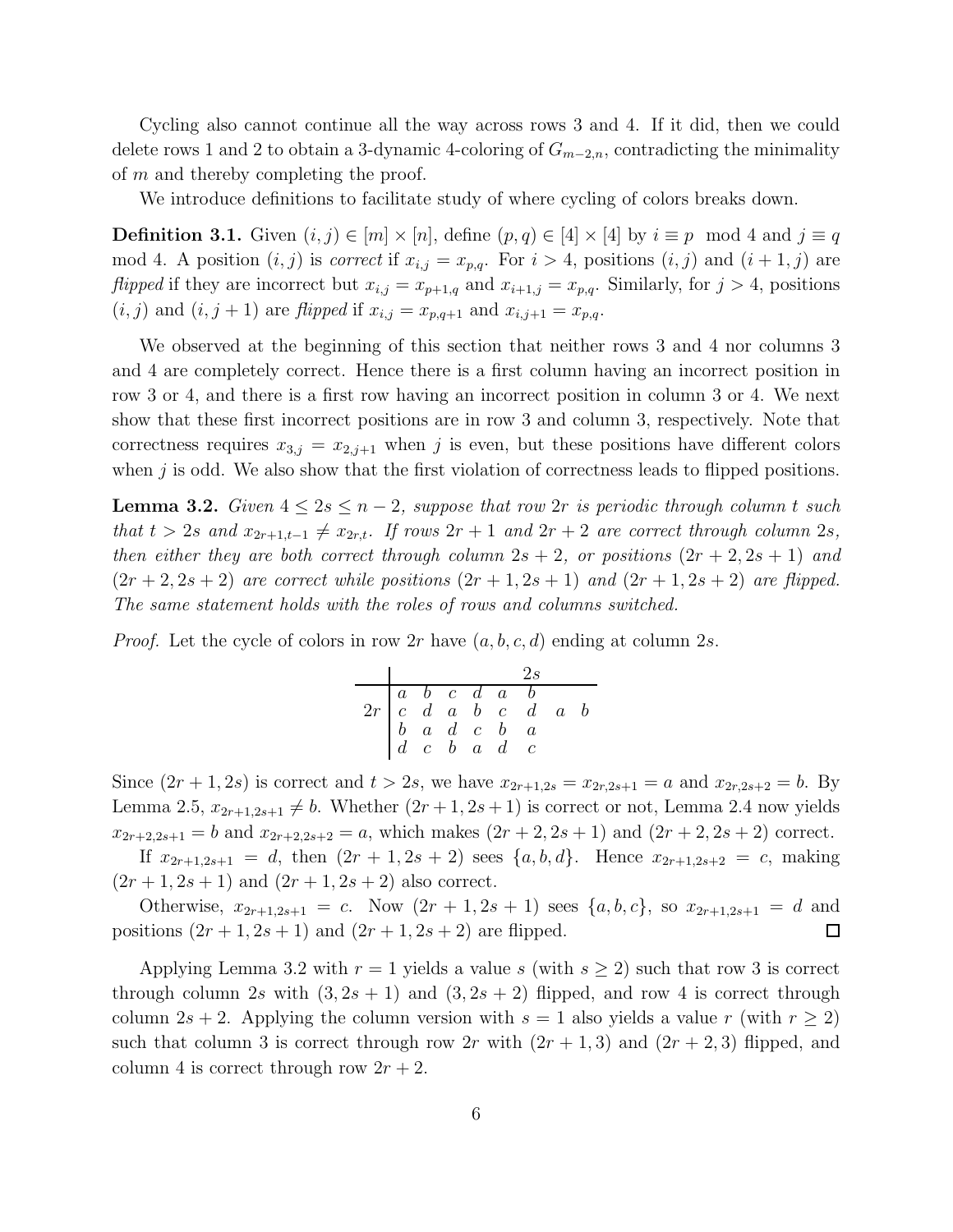**Definition 3.3.** With respect to a coherent block in the upper left, an  $(r, s)$ -partial coloring of a grid is a vertex 4-coloring that flips positions  $(3, 2s+1)$  and  $(3, 2s+2)$  and flips positions  $(2r+1, 3)$  and  $(2r+2, 3)$ , but is correct on all of the following: the first three rows through column 2s, row 4 through column  $2s+2$ , the first three columns through row  $2r$ , and column 4 through row  $2r + 2$ .

We remarked before Definition 3.3 that every 3-dynamic 4-coloring of  $G_{m,n}$  is an  $(r, s)$ partial coloring for some  $(r, s)$ . Hence our next lemma completes the proof of the theorem.

**Lemma 3.4.** For  $r, s \geq 2$ , an  $(r, s)$ -partial coloring of a grid cannot be completed to a 3-dynamic 4-coloring.

*Proof.* We use induction on  $r + s$ . For  $r = s = 2$ , we have the coloring shown below. It cannot be completed, because  $(5, 4)$  requires  $x_{5,5} = c$ , but  $(4, 5)$  requires  $x_{5,5} = b$ .

$$
\begin{array}{cccccc} a & b & c & d \\ c & d & a & b \\ b & a & d & c & a & b \\ d & c & b & a & d & c \\ a & d & c & b & \end{array}
$$

Now suppose  $r + s > 4$ . Since  $(3, 2s + 1)$  and  $(3, 2s + 2)$  are flipped,  $x_{4,2s} = x_{3,2s+1}$ . Since  $(4, 2s + 1)$  and  $(4, 2s + 2)$  are correct,  $x_{4,2s+1} \neq x_{3,2s+2}$ . Hence Lemma 2.4 yields  $x_{5,2s+1} = x_{3,2s+2}$  and  $x_{5,2s+2} = x_{3,2s+1}$ , which means that  $(5, 2s + 1)$  and  $(5, 2s + 2)$  are flipped. Similarly,  $(2r+1, 5)$  and  $(2r+2, 5)$  are flipped.

|                                                 | 2 3 |                  |                  |                                   |  |  | 2s                    |                  |                  |
|-------------------------------------------------|-----|------------------|------------------|-----------------------------------|--|--|-----------------------|------------------|------------------|
|                                                 |     |                  |                  |                                   |  |  |                       |                  |                  |
|                                                 |     |                  |                  |                                   |  |  |                       |                  |                  |
|                                                 |     | $\,a$            |                  |                                   |  |  | $b\,c\,d\,a\,b\,c\,d$ | $\boldsymbol{b}$ | $\boldsymbol{a}$ |
| $\begin{array}{c} 2 \\ 3 \\ 4 \\ 5 \end{array}$ |     |                  |                  | $c \, d \, a \, b \, c \, d \, a$ |  |  | $\boldsymbol{b}$      |                  | $c \, d$         |
|                                                 |     | $\boldsymbol{b}$ | $\boldsymbol{a}$ |                                   |  |  |                       | $\boldsymbol{a}$ | $\boldsymbol{b}$ |
|                                                 |     | $d\, c$          |                  |                                   |  |  |                       |                  |                  |
|                                                 |     | $\boldsymbol{a}$ | $\boldsymbol{b}$ |                                   |  |  |                       |                  |                  |
| 2r                                              |     | $\bar{c}$        | $\overline{d}$   |                                   |  |  |                       |                  |                  |
|                                                 |     | $d_{-}$          | $\boldsymbol{a}$ | $\boldsymbol{b}$                  |  |  |                       |                  |                  |
|                                                 |     | $\it b$          | $\overline{c}$   | $\overline{d}$                    |  |  |                       |                  |                  |

In the matrix above, we have applied a permutation of the colors to illustrate the smaller instance of the problem to which we will apply the induction hypothesis. Assume these labels. If  $x_{5,5} = b$ , then Lemma 2.5 applies in row 5 to contradict  $x_{5,2s+1} \neq x_{4,2s+2}$ . If  $x_{5,5} = c$ , then Lemma 2.5 applies in column 5 to contradict  $x_{2r+1,5} \neq x_{2r+2,4}$ . Hence  $x_{5,5} = d$ . Now Lemma 2.4 yields  $x_{6,5} = b$ ,  $x_{6,6} = a$ , and  $x_{5,6} = c$ . Furthermore, the positions in  $\{5,6\} \times \{5,6\}$  are correct. (This argument also implies that  $r > 2$  if and only if  $s > 2$ .)

We now build a smaller instance of the problem. Since positions  $(5, 2s+1)$  and  $(5, 2s+2)$ are flipped and  $x_{5,2s+1} \neq x_{4,2s+2}$ , Lemma 3.2 implies that for some s' with  $s' \leq s$ , rows 5 and